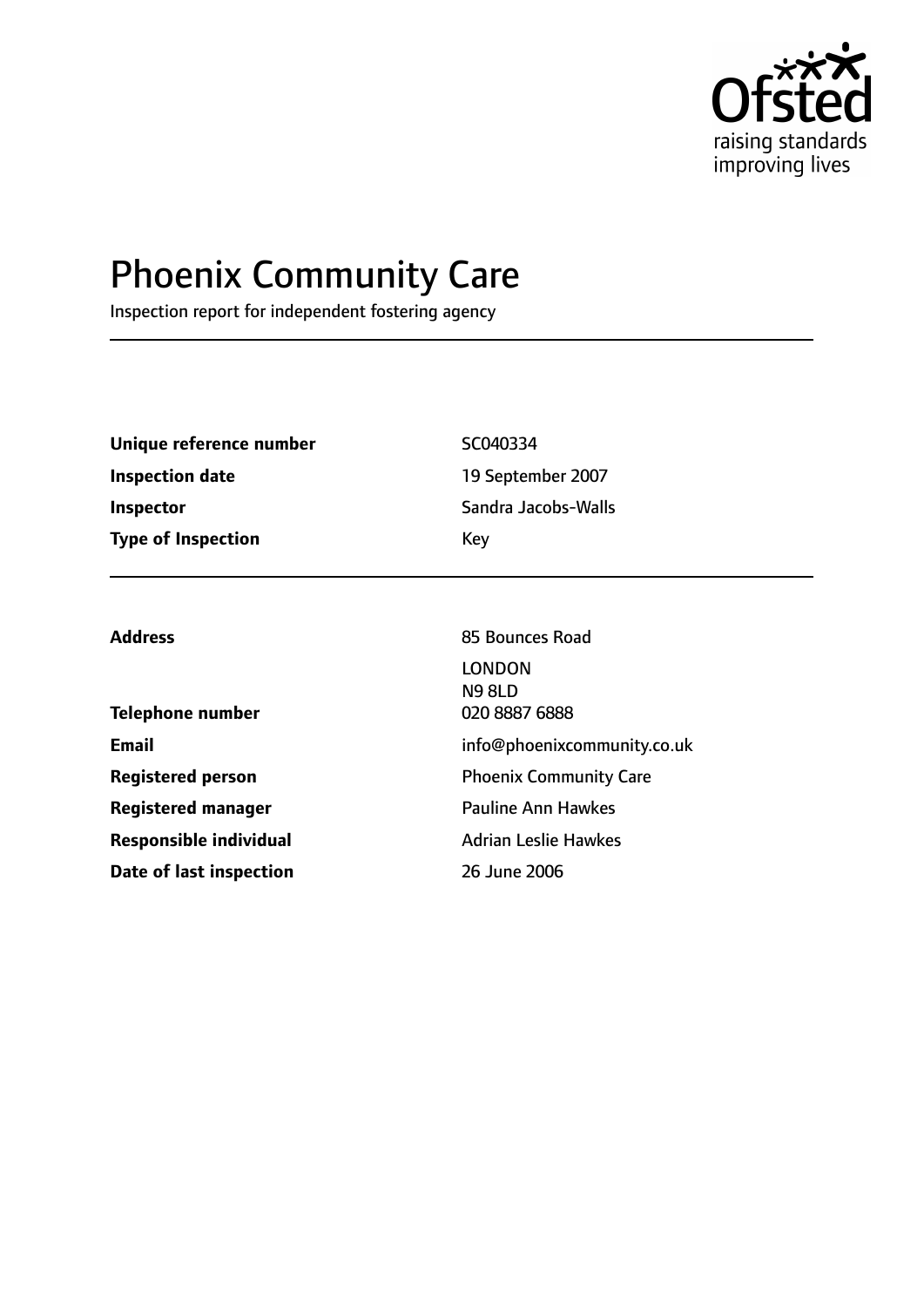© Crown copyright 2007

Website: www.ofsted.gov.uk

This document may be reproduced in whole or in part for non-commercial educational purposes, provided that the information quoted is reproduced without adaptation and the source and date of publication are stated.

You can obtain copies of The Children Act 2004, Every Child Matters and The National Minimum Standards for Children's Services from: The Stationery Office (TSO) PO Box 29, St Cripins, Duke Street, Norwich, NR3 1GN. Tel: 0870 600 5522. Online ordering: www.tso.co.uk/bookshop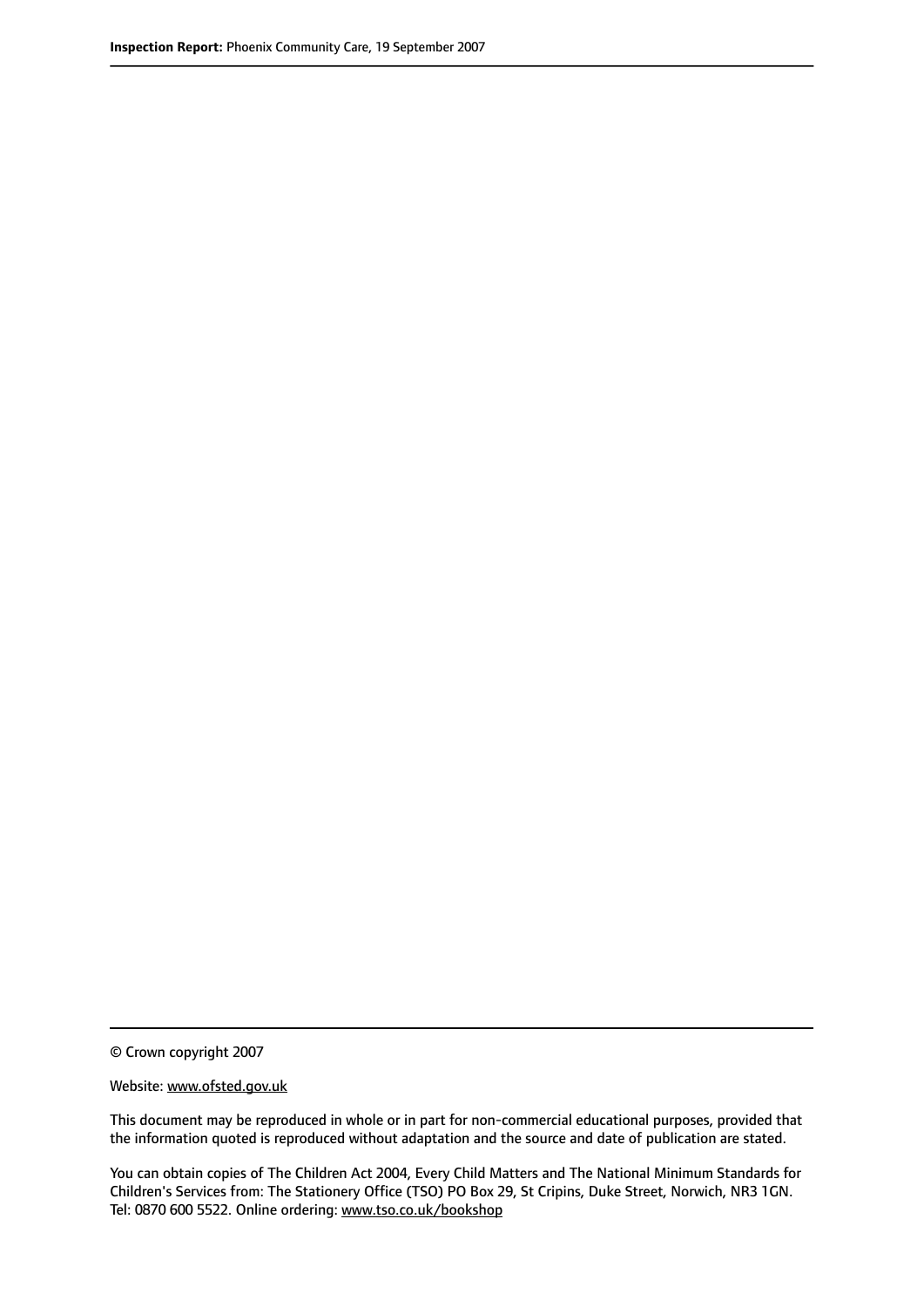### **About this inspection**

The purpose of this inspection is to assure children and young people, parents, the public, local authorities and government of the quality and standard of the service provided. The inspection was carried out under the Care Standards Act 2000.

This report details the main strengths and any areas for improvement identified during the inspection. The judgements included in the report are made in relation to the outcome for children set out in the Children Act 2004 and relevant National Minimum Standards for the establishment.

### **The inspection judgements and what they mean**

| Outstanding:  | this aspect of the provision is of exceptionally high quality |
|---------------|---------------------------------------------------------------|
| Good:         | this aspect of the provision is strong                        |
| Satisfactory: | this aspect of the provision is sound                         |
| Inadequate:   | this aspect of the provision is not good enough               |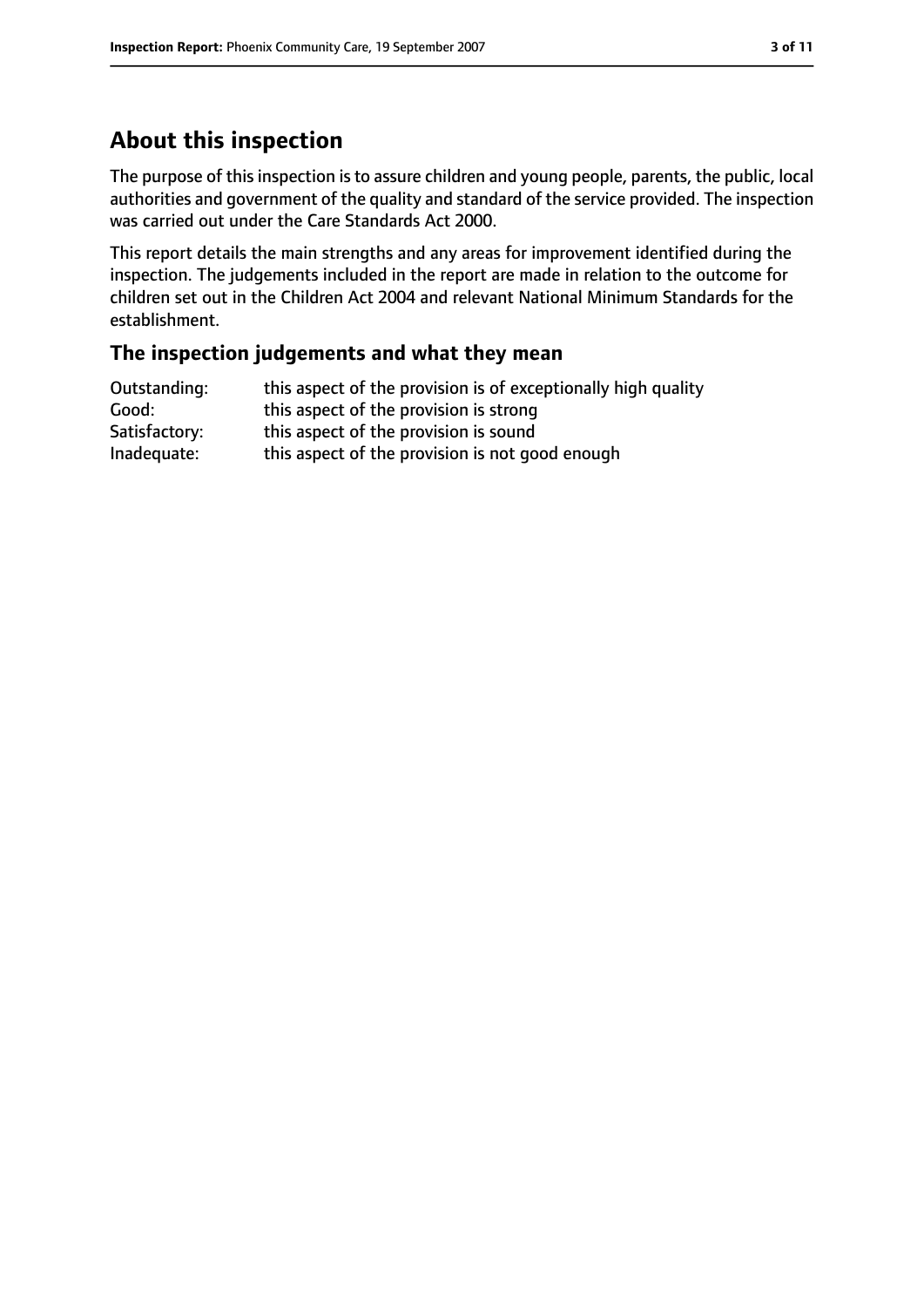### **Service information**

### **Brief description of the service**

Phoenix Community Care (PCC) is an independent fostering agency and was first registered with the Commission for Social Care Inspections in 2004. Its primary aim is to provide foster care placements to asylum seeking young people and unaccompanied minors. More recently however the service has broadened this scope to offering placements to 'mainstream' Looked after Children. The agency is privately owned and the office premises is in Edmonton within the London Borough of Enfield. The office building is easily accessible by British Rail and by bus. The fostering service employs a student social worker and a senior social worker to support approved foster carers while a qualified 'independent' social worker has been recruited to the assessment of prospective foster carers. At the time of the inspection the fostering agency had four approved foster carers, three prospective foster carers awaiting assessment and two young people in placement.

### **Summary**

The purpose of the announced inspection of Phoenix Community Care fostering Service is to assess the service against key National Minimum Standards and gauge improvement made to the service since the last inspection that was conducted 14 months ago. The inspection process was conducted over three days; its scope is wide ranging. Overall Phoenix Community Care fostering service is judged to be a good service. It offers sound assessments of prospective foster carers and its support of approved foster carers is good, foster carers are appreciative of the service's 'personal touch' to ensure they receive adequate support. The staff team are committed to making the focus of their work child centred and there are plans in place to offer more specialised training to foster carers and recruit foster carers with differing skill mix and experiences. The outcomes for young people in placement are positive.

The overall quality rating is good.

This is an overview of what the inspector found during the inspection.

### **Improvements since the last inspection**

The previous inspection highlighted six areas of concern which were addressed via six requirements. These related to the revision of the service's child protection procedures; the revision of the fostering panel meeting protocols, and training for panel members. These issues have all been resolved satisfactorily. In addition requirements were made at the last inspection that related to the prompt payment of foster carers, the prompt presentation of foster carer reviews at the fostering panel and for foster carers to be supervised by a suitably qualified and experienced social worker. These three requirements have also been addressed satisfactorily. One good practice recommendation was also made that related to the appointment of an independent chairperson to the fostering panel. This issue has been resolved.

### **Helping children to be healthy**

The provision is good.

Phoenix Community Care (PPC) fostering service promotes the health and development of children in their care. The registered manager comments that maintaining a healthy lifestyle for young people, which includes good levels of exercise and a well balanced diet, is a high priority for the service and its foster carers. During the referral process, staff of the fostering service seek to obtain comprehensive information about the physical and emotional health of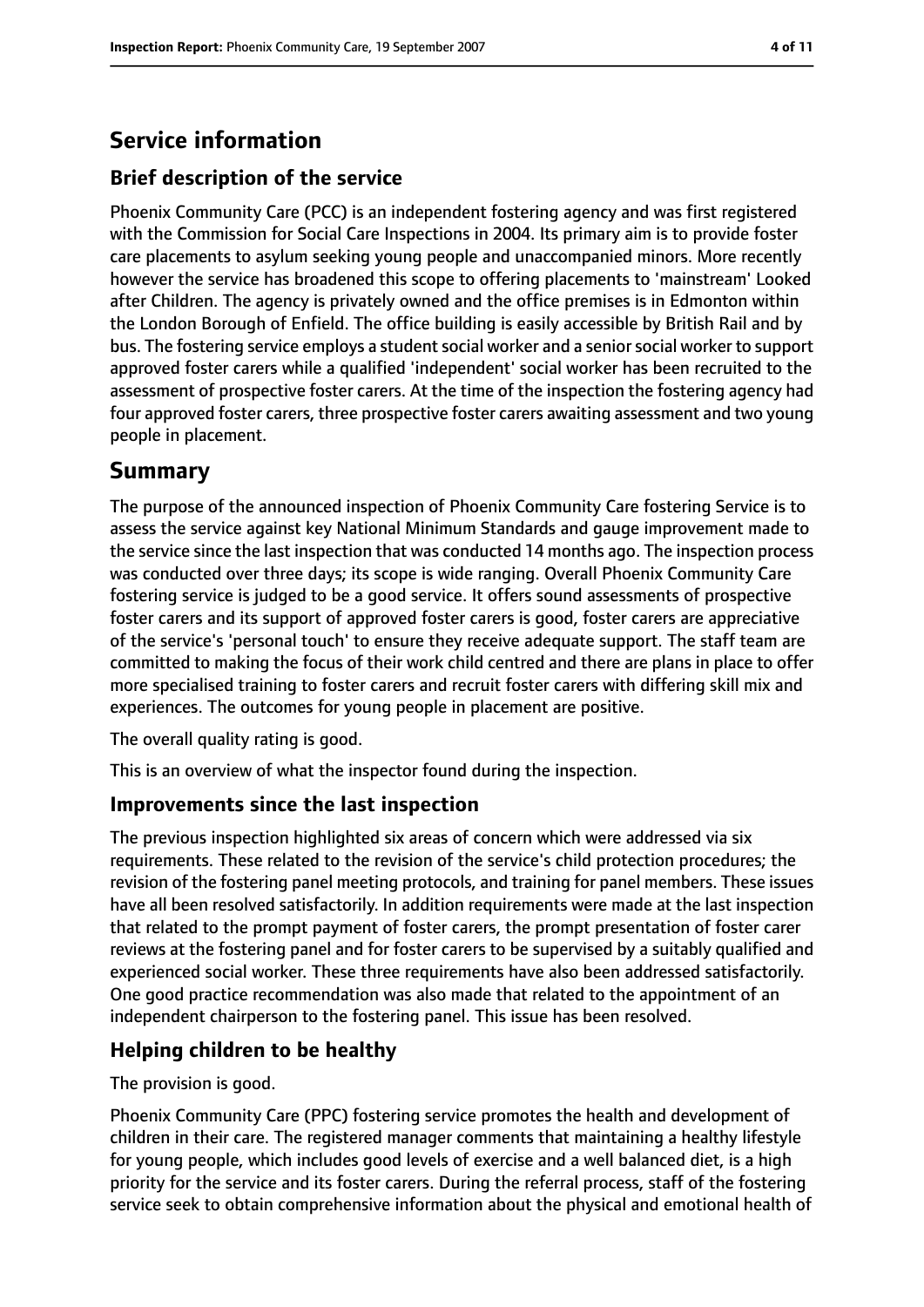young people and then explore these with foster carers as part of the matching process. Good documentation is available on young people's files that outline any identified health care needs and how these needs are to be addressed. As a feature of the service's initial preparatory training for prospective carers, training is provided that is focussed on the health care needs of 'Looked After Children'. Similarly, as part of the assessment process, prospective carers are required to demonstrate their competency in supporting children and young people live healthy lifestyles. Files evidence that the service's focus on encouraging young people in placement to live healthy lives is consistent and, for example is routinely explored during supervisory visits and feature in monthly progress reports. Foster carers understand their responsibility in supporting young people maintain healthy lifestyles and ensure that young people in their care are registered with GP, dental and optical services soon after placements are arranged. Where necessary, the fostering service supports the input of specialist services. Foster carers confirm that they have access to good information regarding health issues via the foster carers' handbook. Health care leaflets that address issues such as sexual health are distributed by the fostering service. Many of the service's foster carers are first aid trained and have access to a dietician who provides guidance as part of the initial training available to prospective foster carers.

#### **Protecting children from harm or neglect and helping them stay safe**

The provision is satisfactory.

The fostering service protects young people in their care. There is no record of any complaint against the service since the last inspection and there has been no allegations made against any foster carer. Managers of the fostering service are well experienced to work effectively with young people and keep them safe. There are sound safe caring and child protection policies in place that further enhance the safety of young people in placement with the fostering service. Foster carers receive child protection training as part of the service's core preparatory training for prospective carers and thereafter at appropriate intervals. As part of the assessment process, prospective carers are required to demonstrated competency in caring for children and young people safely. Foster carers comment that they are very much aware of safe caring as this is keenly outlined in the foster carer's handbook and consistently features as part of supervisory visits. Files evidence safe caring policies for individual foster care households, although this document was not seen on the file for one foster care who at the time of the inspection had a child in placement. This is contrary to the service's stated policies and procedures. There are written policies in place that address issues of bullying and young people absent from placement without permission. Foster carers demonstrate a good understanding of these policies. Foster carers' homes provide a safe, healthy and nurturing environment. Health and safety checks are conducted by staff of the service at the initial home visit and thereafter on an annual basis. Foster carers comment and there is documented records on file that confirm this practice. The fostering service employs a home maintenance, 'handyman' who is responsible for the health and safety checks of foster carers' homes. Subsequent health and safety reports are detailed and comprehensive, outlining environmental issues that need resolving. With regards to the matching process, the fostering service gives careful consideration to the identified needs of the young person and whether or not its pool of foster carers can provide a placement that can meet well the identified needs. The registered manager indicates that where this is not the case, referrals for placements are refused by the service. Staff of the fostering service seek to obtain comprehensive information to assist inform decisions about the matching process. Equally, comprehensive information about foster carers that highlight particular strengths or areas in need of development is available to staff in making decisions about placement matching.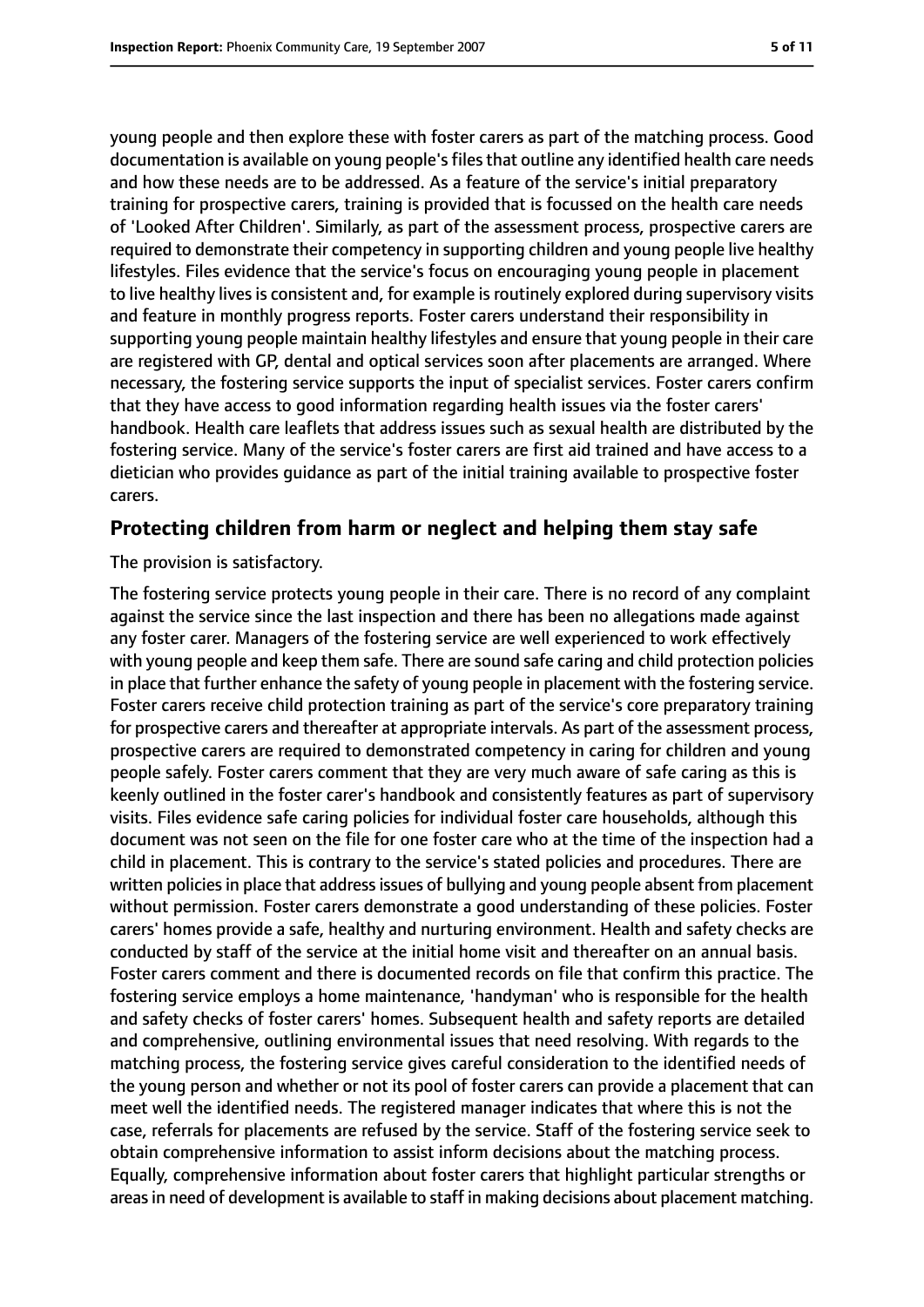In particular good attention is paid to the cultural, ethnic, linguistic and religious experiences of both the young people and prospective foster carers. One foster carer survey received states: 'PCC always aims to give as much information as is available at the time. They gave us all they had'. File records are explicit in highlighting skills and experiences of foster carers in these areasto ensure that the young person's holistic needs are considered. Where placement matches are not exact, for example where the ethnic background of the carer differs from that of the young person, issues of identity, race and ethnicity remain a high focus. Staff of the fostering service are suitable to work effectively with young people in placement. As part of the inspection process, five staff personnel files were reviewed. All staff files evidenced a Criminal Record Bureau check had been completed. However, while most files evidence full staff information as outlined in Schedule 1 of the Fostering Services Regulations, two staff members' files failed to evidence positive proof of identification and one of these files also did not contain any written references or a documented history of employment. In reviewing required information for members of the service's fostering panel most files evidenced none or only one of the required two written references. Other files of members of the service's fostering panel failed to evidence positive proof of identification. This is not in accordance with the regulations and is not conducive to robust staff vetting practices in order to protect vulnerable young people. With regards to the service's fostering panel, the service has identified and is due to appoint a new chairperson for the fostering panel eminently. No fostering panel meeting was observed during this inspection, however minutes of two previous fostering panel meetings were reviewed. Records of discussion of the fostering panel are somewhat brief and are not demonstration of best practice. One of the meeting minutes was a record of a 'virtual' fostering panel meeting. Telephone discussions were held amongst some members of the fostering panel as the panel did not actually convene. This method of decision making via the fostering panel is not conducive to best practice and indeed is contrary to the service's own policies and procedures in relation to the functioning of the fostering panel, which reads: 'The foster care panel will be convened each time there is a need or at least quarterly….' Young people and foster carers and prospective foster carers will benefit from a review of the service's management and functioning of its fostering panel.

#### **Helping children achieve well and enjoy what they do**

The provision is good.

The fostering service values diversity and has good experience of working effectively with young people from varying backgrounds as a result of the agency's continuing extensive work with asylum seekers and refugees. Issues of diversity and equality are explored with prospective foster carers and approved foster carers as part of the assessment process and regularly thereafter. The service has appropriate policies in place that address issues of diversity and equality such as an Equal Opportunity policy and foster carers understand and are supported to actively embrace differences and the individualistic needs of young people in placement. In particular the fostering service carefully monitorsissues of diversity and identity where transracial placements are made. One foster carer survey received regarding a transracial placement states that the service is: 'Always encouraging to keep X in touch with cultural roots and ethnicity'. Good written guidance is available regarding issues of diversity and equality to both foster carers and young people via the foster carers' handbook and the children's guide respectively. The service has plans in place to recruit foster carers for differing backgrounds in order to better address the needs of young people seeking placements. The registered manager comments that future training plans for foster carers will include exploration of disability and issues of sexuality. The fostering service considers the educational progress of young people in placement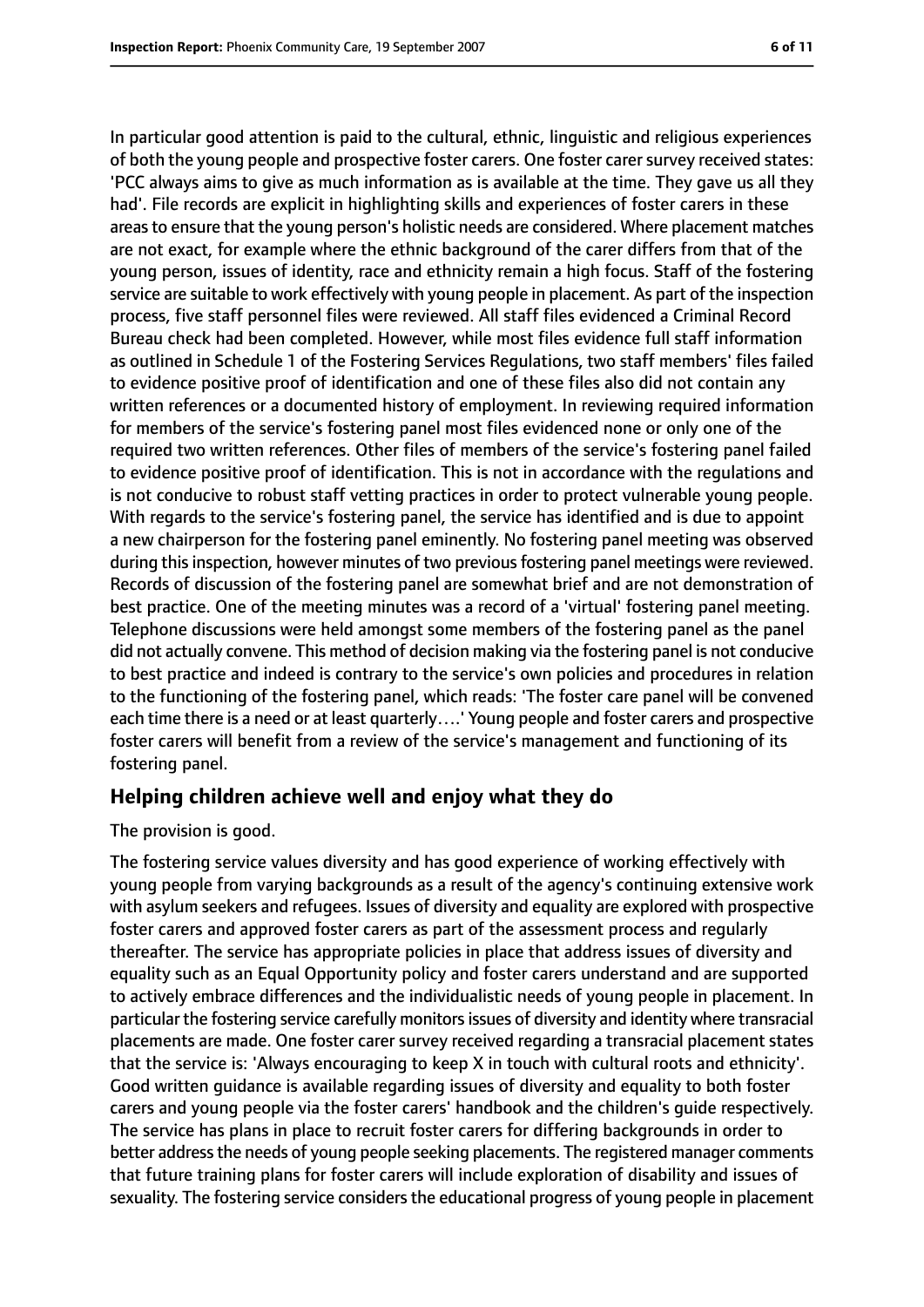to be of paramount importance and foster carers understand their role in promoting the educational achievement of young people in their care. This ethos is supported by other services provided by the umbrella organisation, which includes a number educational resources. For example, the agency runs a school on the same premises as the offices of the fostering service. Supervisory visits consistently focus on issues relating to young people's educational development as does formal statutory 'Looked After Children' (LAC) reviews. One foster carer survey received comments: 'My link worker tried to encourage my young person a lot about getting up for school and tried to help her think about her future'. Young people's files contained comprehensive information about educational resources accessed and foster carers are very much involved in supporting young people develop educational interests. The fostering service ensures that young people live in learning environments and so, for example in some instances the service has provided young people with their own computers to enhance learning opportunities. The service's fostering panel includes members whose field of expertise is education and so are able to provide guidance around educational issues via the fostering panel process. The fostering service provides short term breaks primarily for the use of existing foster carers managing placements. The service has in place two established respite carers approved specifically for this provision, which functions well.

### **Helping children make a positive contribution**

The provision is good.

The fostering service promotes contact arrangements for young people in placement. The importance of this feature of the fostering task is understood by staff and foster carers. Foster carers confirm that information about promoting contact between young people and their significant others is provided by the fostering agency both via training and written guidance. Consultation with young people is promoted by the fostering service. Young people's case files evidence good attempts by the supervising social worker to obtain the views of young people about the quality of the placement and files evidence well frequent ongoing discussion between young people and their foster carers. One foster carer survey received comments about the PCC's consultation with young people: 'They will always ask what X will think in any discussion and take what he says seriously' Young people are also encouraged to participate fully in the LAC reviewing process. Supervisory visits consistently explore 'the views of the child' on each visit.

### **Achieving economic wellbeing**

The provision is good.

The fostering service prepares young people for adulthood. Foster carers caring for older young people understand and acknowledge their role in assisting young people to develop independent living skills in preparation for when they leave local authority care. Good evidence of this is documented in the nature of the routines of young people that highlight for example, the ability to travel independently, preferred bed times and competency around cooking meals. Foster carers are supported by supervising social workers in this task and so, for example, issues around self care, finance and budgeting, personal safety are all explored. Foster carers encourage young people to start to save money so that they are somewhat economically independent once the move on to live in the wider community. Young people's case files contain details of their financial entitlements and young people's allowances are a consistent issue for discussion during supervisory visits. With regards to foster carer allowances, foster carers indicate that they receive payment of fees promptly and at the agreed rate.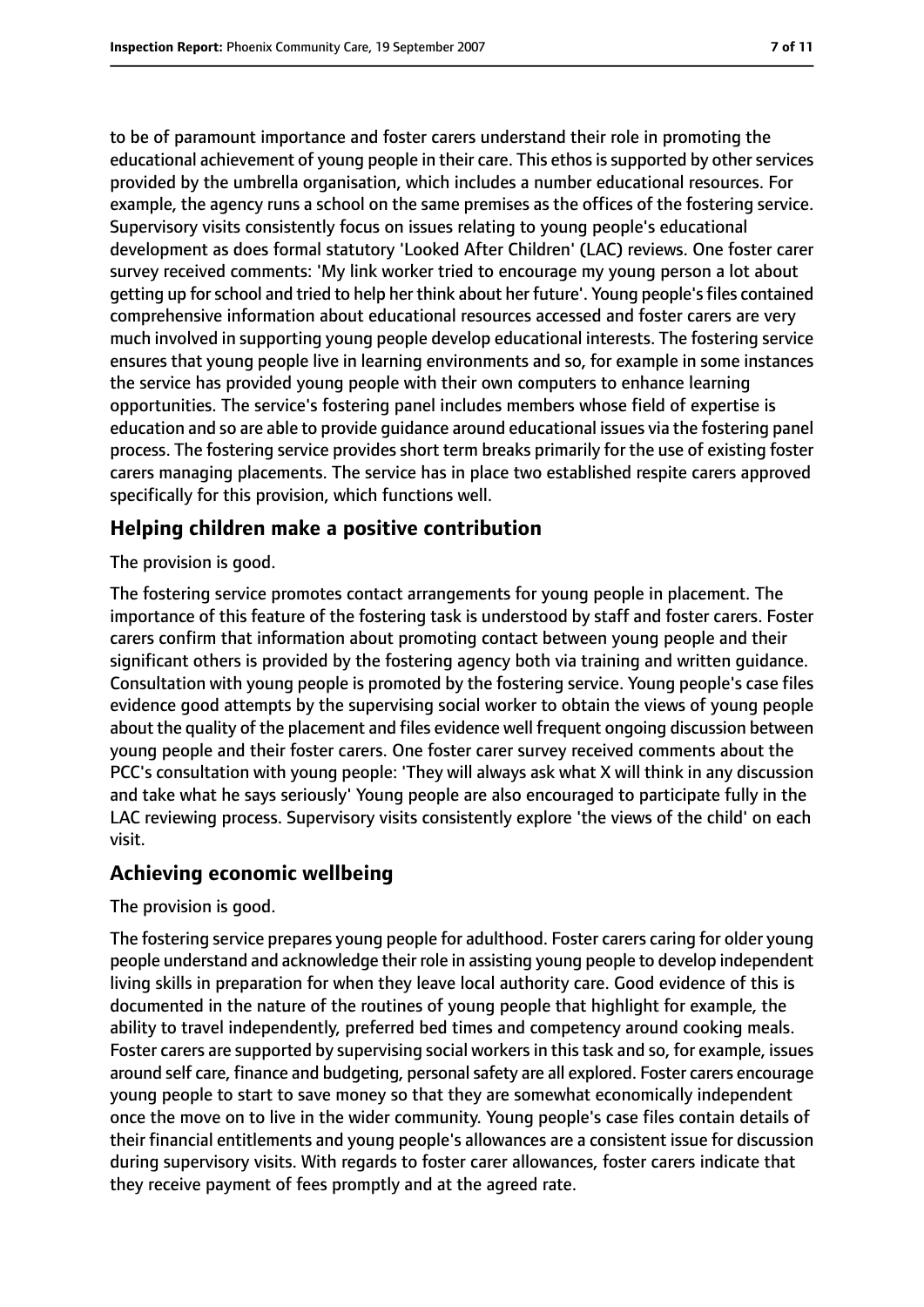### **Organisation**

The organisation is good.

The fostering service has a clear statement of the aims and objectives of the service and of the facilities and services they provide. The Statement of Purpose document contains all information asspecified in Standard 1 of the Fostering Services National Minimum Standards. The Children's Guide is an attractive easy read booklet that offers young people good guidance and information regarding services provided by the fostering agency. Staff are managed and organised effectively and the fostering service has an adequate number of sufficiently experienced and qualified staff. An 'independent' qualified social worker has been recruited to completed foster carer assessments and these are completed to a high standard. A student social worker is employed whose primary task is to support existing foster carers approved by the agency. The work of the student social worker is supervised by a senior social worker recruited by the fostering agency. Foster carers comment that support received via the fostering service is good. This level of staff support is accurately reflected in file documentation. There has been marked improvement in the supervision of the student social worker since the last inspection. This has primarily been due to the relatively recent recruitment of a qualified and experienced senior social worker. Foster carer files evidence some gaps in the documentation over the past 12 months; for example the documentation of an unannounced visit was missing from a foster carer's file at the time of the inspection. However, since the recruitment of the senior social worker the quality of documentation seen on file has improved. The fostering service has a clear strategy in place for working with and supporting carers. Supervisory visits are regular and consistently monitor a range of issues that assess the quality of care provided to young people in placement. Some foster carers indicate however, that at times more careful planning and better sharing of information may address difficulties that subsequently arise. Other foster cares are very satisfied with the support they receive. One survey received from a foster carer comments: 'PCC are so helpful and supportive they are at the end of a phone and will come round and help straight away if you have any problems'. Foster carers have access to good training opportunities and find training sessions useful in supporting existing knowledge and skills. The service continues to develop its training programme for foster carers and has plans in place to offer more specialised training to carers in the near future. Respite care and out of hours support arrangements are well known to foster carers. Young people's files contain comprehensive information and foster carers confirm that they receive good background information to consider before agreeing placements. Administrative support of the fostering service is generally good; it has been noted elsewhere in thisreport that minutes of the fostering panel meetings are not as comprehensive as they could be, nonetheless, clerical systems are in place that support the functions of the fostering service.

### **What must be done to secure future improvement?**

### **Statutory requirements**

This section sets out the actions, which must be taken so that the registered person meets the Care Standards Act 2000, The Fostering Services Regulations 2005 and the National Minimum Standards. The Registered Provider must comply with the given timescales.

| Standard Action |                                                                                                              | Due date |
|-----------------|--------------------------------------------------------------------------------------------------------------|----------|
| 6               | evidence individual safe caring documents on all foster carer   30 November 2007  <br>files. (Regulation 12) |          |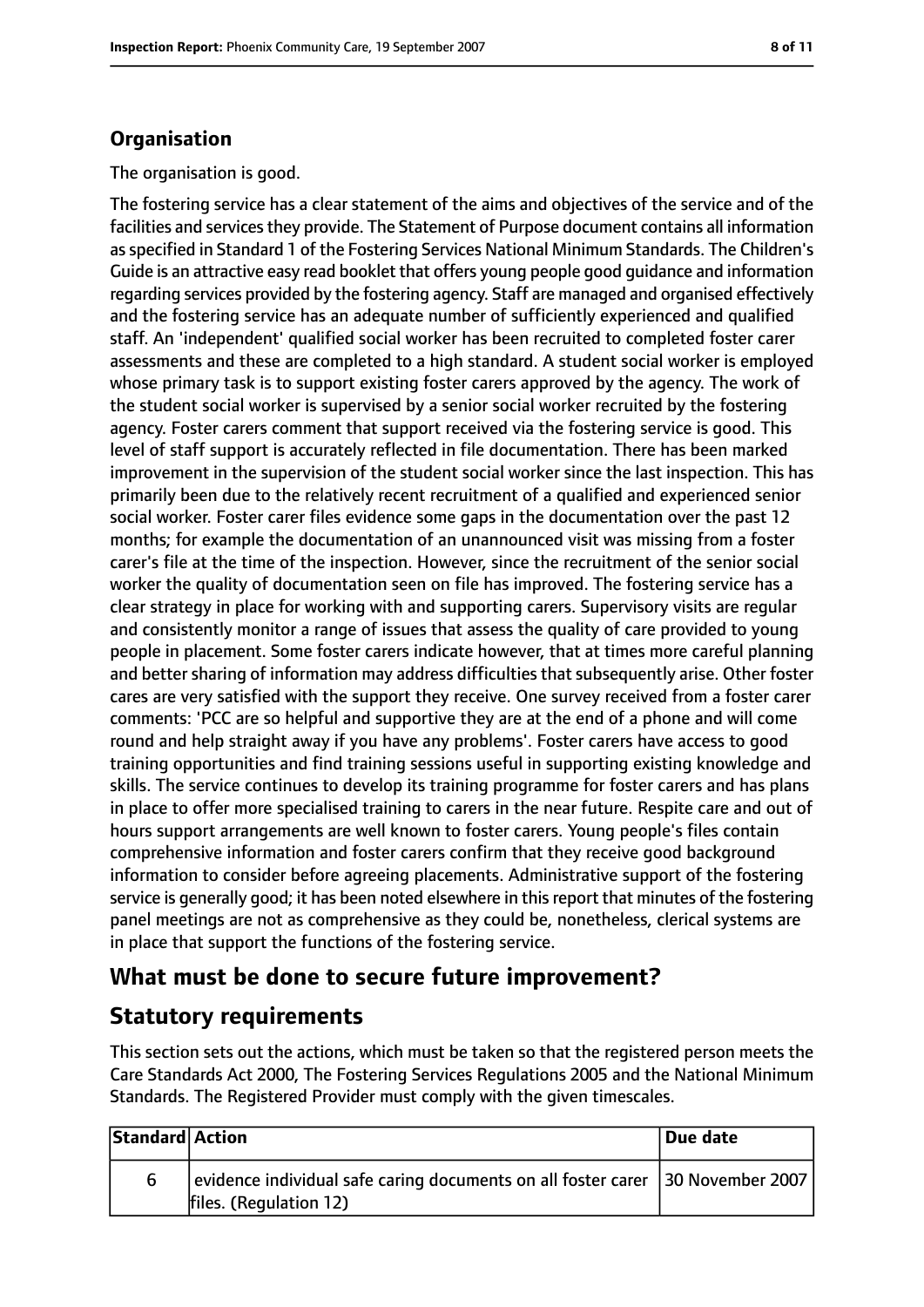| 15 | follow clear procedures for the recruitment and selection of<br>staff/foster carers to ensure children are protected as per<br>Schedule 1 of the Fostering Services Regulations (Regulation<br>20) | 30 November 2007 |
|----|----------------------------------------------------------------------------------------------------------------------------------------------------------------------------------------------------|------------------|
| 30 | implement and maintain clear procedures for the operation of 30 November 2007<br>the Panel and follow written protocols consistently (Requlation<br>25)                                            |                  |
| 25 | maintain a record of all unannounced visits to foster carer<br>homes on file (Regulation 42)                                                                                                       | 30 November 2007 |

### **Recommendations**

To improve the quality and standards of care further the registered person should take account of the following recommendation(s):

• consider providing a more detailed recording of fostering panel meeting minutes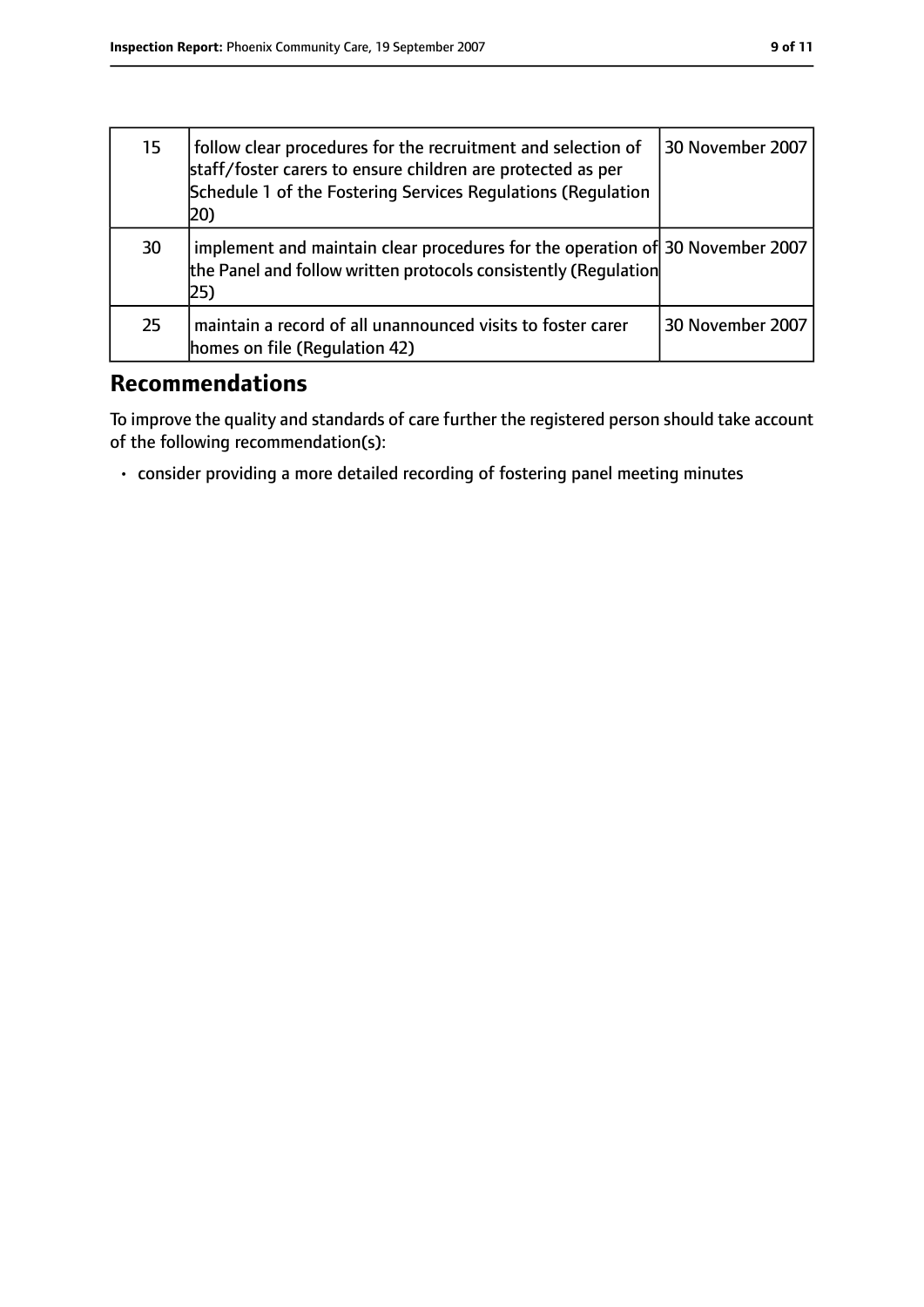### **Annex**

## **National Minimum Standards for independent fostering agency**

### **Being healthy**

#### **The intended outcomes for these standards are:**

• the fostering service promotes the health and development of children (NMS 12) **Ofsted considers 12 the key standard to be inspected.**

### **Staying safe**

#### **The intended outcomes for these standards are:**

- any persons carrying on or managing the service are suitable (NMS 3)
- the fostering service provides suitable foster carers (NMS 6)
- the service matches children to carers appropriately (NMS 8)
- the fostering service protects each child or young person from abuse and neglect (NMS 9)
- the people who work in or for the fostering service are suitable to work with children and young people (NMS 15)
- fostering panels are organised efficiently and effectively (NMS 30)

**Ofsted considers 3, 6, 8, 9, 15 and 30 the key standards to be inspected.**

### **Enjoying and achieving**

#### **The intended outcomes for these standards are:**

- $\cdot$  the fostering service values diversity (NMS 7)
- the fostering service promotes educational achievement (NMS 13)
- when foster care is provided as a short-term break for a child, the arrangements recognise that the parents remain the main carers for the child (NMS 31)

### **Ofsted considers 7, 13 and 31 the key standards to be inspected.**

### **Making a positive contribution**

### **The intended outcomes for these standards are:**

- the fostering service promotes contact arrangements for the child or young person (NMS 10)
- the fostering service promotes consultation (NMS 11)

**Ofsted considers 10 and 11 the key standards to be inspected.**

### **Achieving economic well-being**

### **The intended outcomes for these standards are:**

- the fostering service prepares young people for adulthood (NMS 14)
- the fostering service pays carers an allowance and agreed expenses as specified (NMS 29)

**Ofsted considers none of the above to be key standards to be inspected.**

### **Organisation**

### **The intended outcomes for these standards are:**

- $\cdot$  there is a clear statement of the aims and objectives of the fostering service and the fostering service ensures that they meet those aims and objectives (NMS 1)
- the fostering service is managed by those with the appropriate skills and experience (NMS 2)
- the fostering service is monitored and controlled as specified (NMS 4)